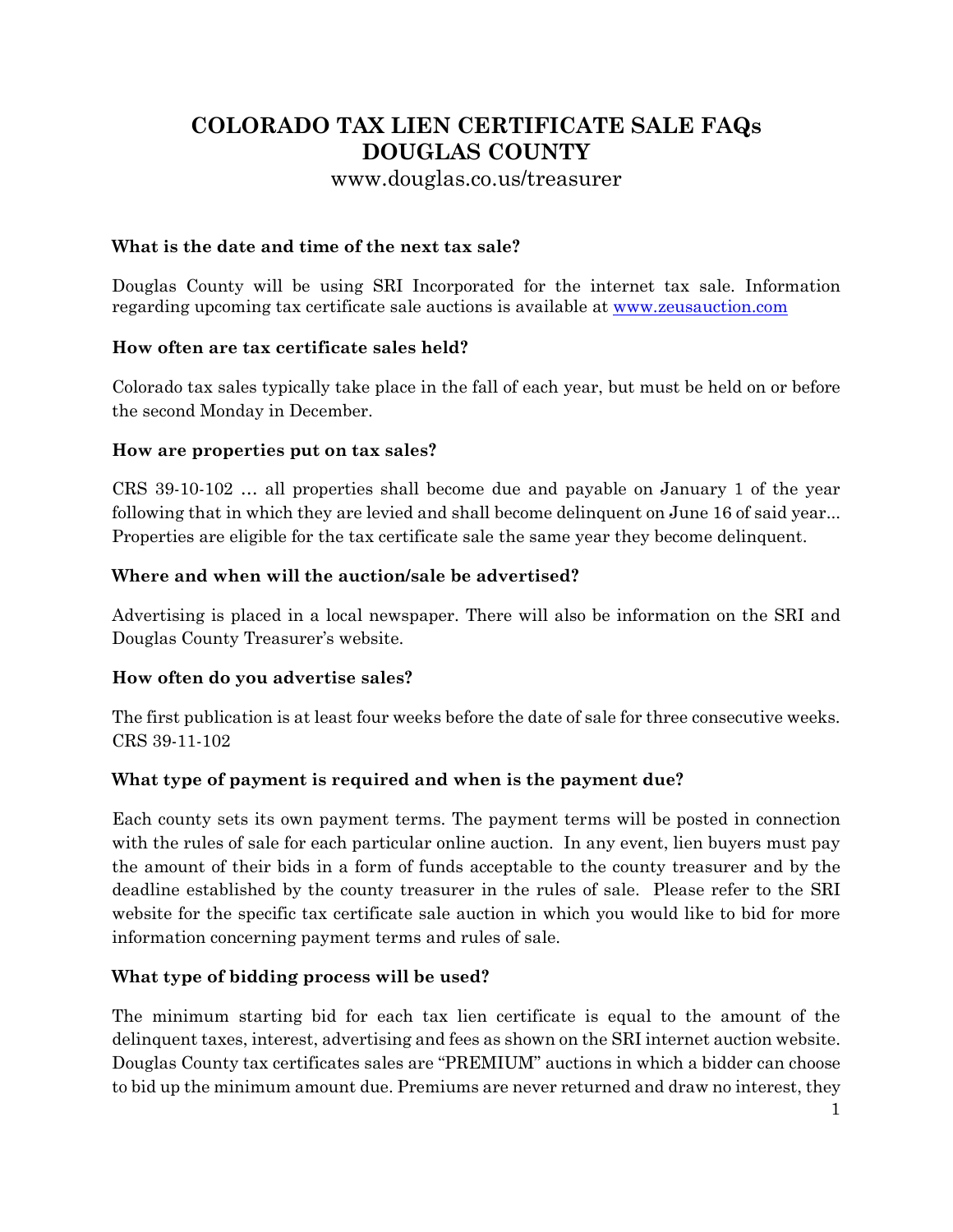should be considered a cost of securing the tax lien. The annual rate of redemption interest shall be nine percentage points above the discount rate, which discount rate shall be the rate of interest a commercial bank pays to the federal reserve bank of Kansas City using a government bond or other eligible paper as security, and shall be rounded to the nearest full percent. The tax certificate will be sold to the person who will pay the delinquent taxes, interest, advertising, fees and premium at the established interest rate return on investment.

### **Will the sale be final?**

All sales are final. Once bidding on a tax certificate for a particular item of property closes, the tax certificate is awarded to the winning bidder and the bidder is obligated to pay for the tax certificate.

# **Will other liens be cleared from the property as a result of the sale?**

Existing liens will not be cleared as a result of the tax certificate sale. The event that may potentially extinguish various liens and encumbrances is the issuance of a tax deed. You are encouraged to consult professional legal counsel for more information regarding this topic.

# **What will I receive to verify the purchase?**

SRI Incorporated will e-mail a list of all tax liens purchased to each bidder. After the tax sale is closed, balanced and posted, the lien buyer can print their Certificates of Purchase from the Douglas County website.

# **Will you allow purchases of tax certificates by mail, phone, or by fax?**

No. You or your authorized representative must participate in the public auction online in order to bid on/purchase tax certificates.

# **What happens to the properties if they do not sell in the auction?**

If a certificate is not purchased, the certificate shall be struck off to the county. The county held liens list is available at dougcodata.org

### **Is a current property list available?**

The original published delinquent list will be available on the Douglas County website towards the end of September or the beginning of October depending on the sale date. Two weeks prior to the sale date an updated list will be provided to SRI and will be updated several times before the sale. It is the Buyer's responsibility to research the property on which they are bidding. Tax sales are "BUYER BEWARE". The Assessor's website at douglas.co.us/assessor provides additional information regarding the property.

# **Is a copy of the county rules and state statutes regarding the tax certificate sale available for purchase?**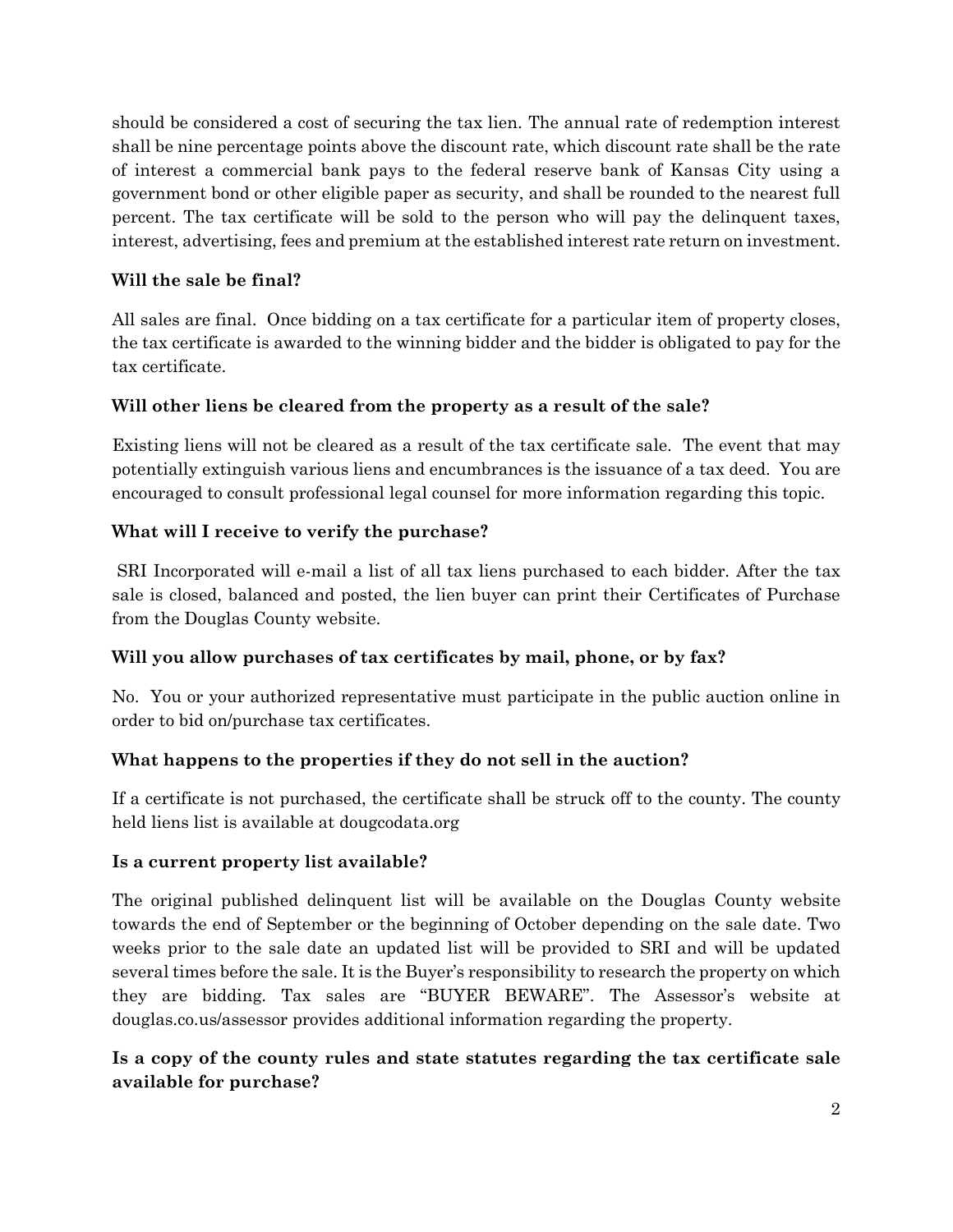No. The rules are on the SRI and Douglas County websites. It is recommended you review the Colorado Revised Statues Title 39, Article 11 (Sale of Tax Liens) and Title 39, Article 12 (Redemptions) prior to participating in a tax lien sale auction.

#### **What is the redemption period?**

A tax lien may be redeemed at any time after the certificate is issued and before the county treasurer issues a tax deed for the property. Under CRS 39-12-103(1) Real Property for which a tax lien was sold under the provisions of Article 11 of Title 39, as a result of delinquent taxes may be redeemed by the owner thereof or his agent, assignee, or attorney, or by any person having a legal or equitable claim therein, or by a holder of a tax sale certificate. The person redeeming a tax certificate shall pay the treasurer the face amount plus all interest, costs, and charges. Three years from the date of the original tax sale the lien holder may apply for a Treasurer's deed if the lien has not been redeemed. Liens are only valid for 15 years and are cancelled at the 15 year anniversary date of the sale if not redeemed or if a Treasurer's deed has not been applied for prior to the 15 year date.

### **If the lien purchased is redeemed, will I get my money back?**

Upon redemption you will receive the minimum sale price of the tax lien you purchased plus redemption interest thereon. **Please note that the amount by which your purchase price exceeded the minimum sale price (the premium) will not be returned to you upon redemption.**

#### **Am I responsible to pay subsequent taxes after the sale?**

If the owner does not pay subsequent taxes before August 1st each year you will be given the opportunity to pay them. The Endorsement Eligibility Report will be available on the Douglas County Treasurer's website as soon as possible after August 1st each year. Your payment will be endorsed onto your lien and will accrue interest at the same rate as your original certificate. If there are multipley lien holders on a parcel from previous years, the current year tax payment is applied on a first received basis. The property owner may also pay the current year prior to the subsequent taxes being received from the investor. If the property is in bankruptcy, subsequent taxes cannot be endorsed.

### **Who conducts the tax certificate sales in Colorado?**

SRI Incorporated will conduct the tax sale on behalf of the Douglas County Treasurer.

#### **Does the purchaser have the right to secure the property?**

A lien purchaser has no right to secure the property prior to the issuance of a tax deed by the County.